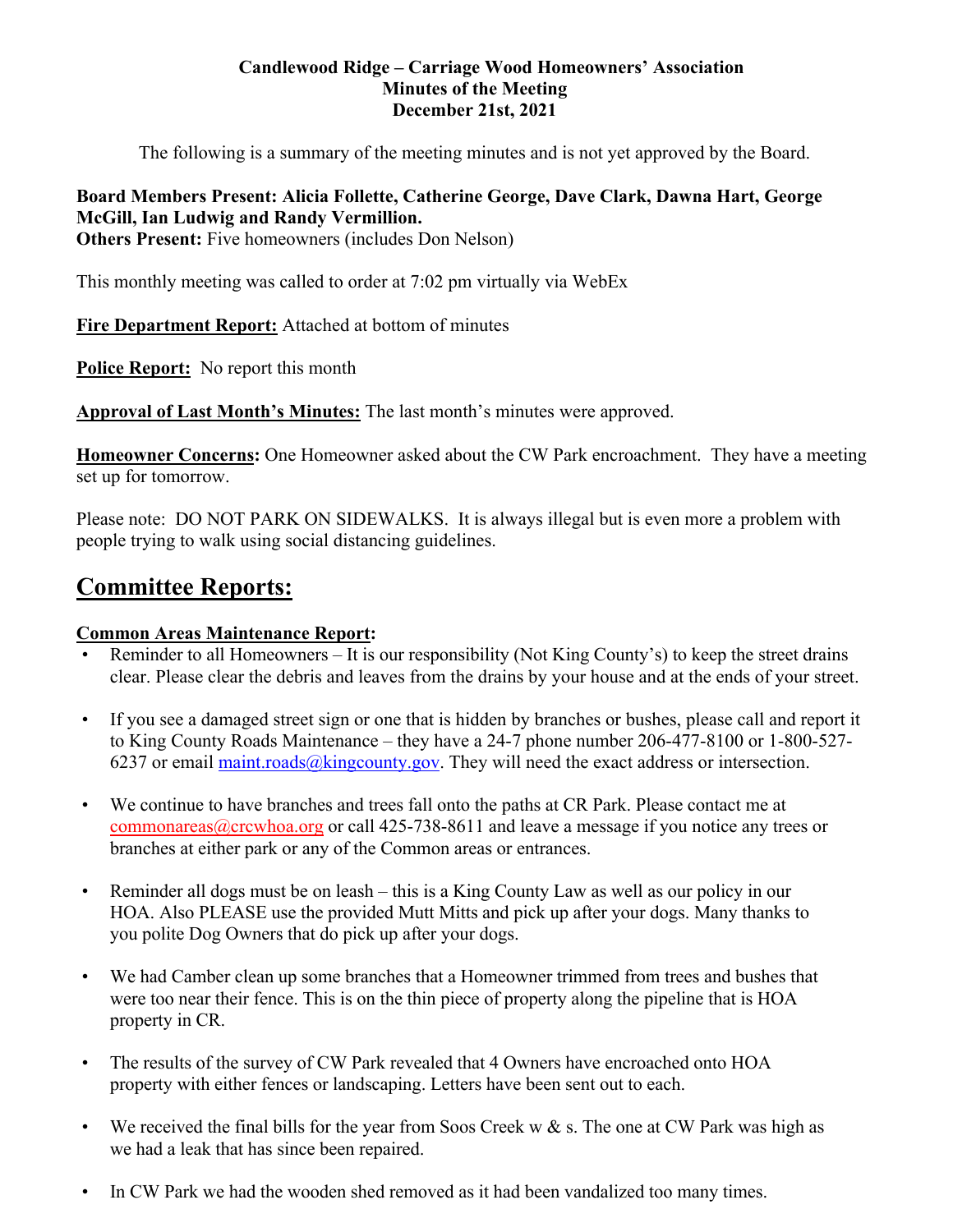- King County Sheriff Patrols and requests will now be coordinated by the CAM Chair and monthly reports will be submitted before each monthly meeting. Please contact the Board with any areas of concern and we will do our best to accommodate.
- Please keep a watch for suspicious Activity and call 911
- **Reminder:** Our parks are private parks which exist for the use and enjoyment of HOA residents, their families and guests. They are not public parks. Our park usage rules apply to everyone. Following are some of the rules that have been established to maximize safety, and minimize liability and maintenance cost:
- A. Park Hours: 9:00 am to dusk.
- B. No Smoking, alcohol, drugs, loud music, golfing, motorized vehicles or **Fireworks** are allowed.
- C. Animals must be leashed, and owners are responsible for cleaning up after their animals.

## **ACC Report:**

We accept ACR requests via e-mail or U.S mail. We have noticed that paint requests have been received lately without paint chips as well as requests without ACR forms. All requests must be accompanied by ACR forms which must be signed, include a valid address and functioning phone number and, if for paint or stain, must include paint chips or specific manufacturer and name/code so it can be found on the web and note which paint is for what part of the house (body, trim, deck, gutters, door, …). If you want to speed up your notification, be sure that your email address is clearly written. Paint samples are required even if painting the same color as existing. Approvals are good for 180 days.

The ACC will consider ACRs with virtual paint chips but only when there is no question as to whether they would be approved.

ACC requests for this month were: 1 garage door replacement 1 solar panel installation 1 resod front yard 1 deck

#### **Complaints Negotiations Report:**

No new complaints

#### **Treasurer's Report:**

Reports look good. Annual dues are coming in.

#### **Legal and Insurance Report:**

Will be discussed in executive session

#### **Community Events Committee**

We need volunteers. The Easter Egg Hunt was cancelled due to the lack of volunteers. The Garage Sale and Summer Event are also canceled for the same reason.

## Cul-de-Sac Committee Report – December 2021

- Inspected all 18 Cul-de-Sac Islands and 5 Retention/Detention Ponds within the last week
	- o Trees, plants and general maintenance:
		- No change for December
	- o Retention/Detention Pond Issues: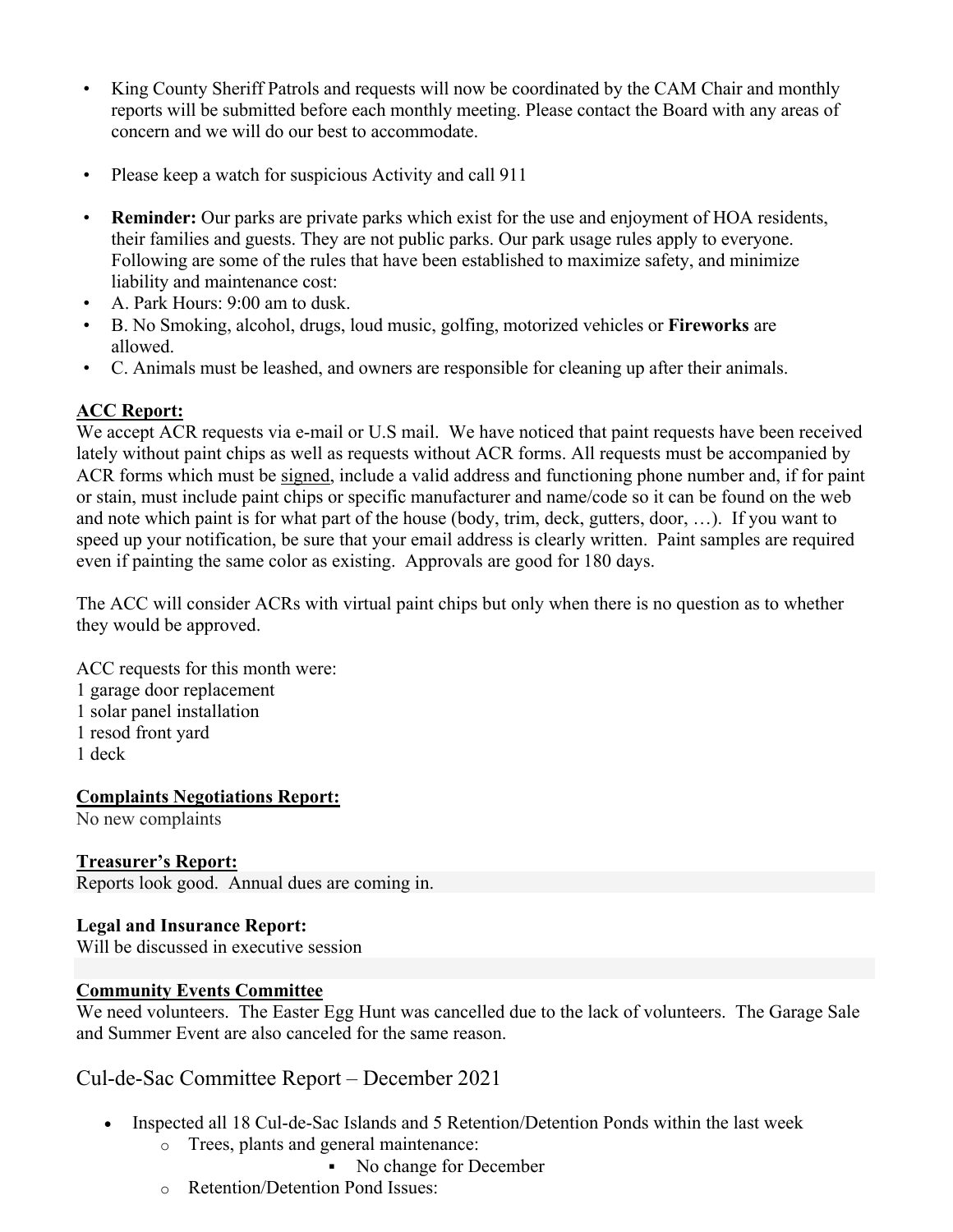## No issues identified for December

• No Island renovation recommended at this time – no change in Island score for December

Respectfully submitted – Randy Vermillion

Please note that, if a home owner wants to reserve a park, he or she should contact the CAM chair at commonareas@crcwhoa.org or call 425-738-8611 #80 and leave a message.

#### **Web Site:**

Ian is now Web Master. We are looking at a new website design and email system.

## **Capital Improvement Committee:**

No report this month. On hold until next spring.

#### **Nominating Committee**

Currently we have no open positions on the Board. George and Dave have agreed to run again.

## **Old Business:**

The annual meeting will be virtual again. Catherine sent everyone the 2021 annual meeting presentation as a starting point for the 2022 presentation. Everything needs to be to Catherine two weeks before the monthly meeting (or three weeks before the annual meeting). The presentation will be put on the website before the meeting.

## **New Business:**

Be aware that catalytic converters are being stolen in the area. And porch pirates are also in the area.

**Please note that non safe and sane fireworks are illegal in the HOA because they are illegal in unincorporated King County.** Several years ago we had a house in our HOA burn down due to fireworks.

If you would like to give us your email address in order to be added to our email announcements, please send your info to bookkeeper@crcwhoa.org. No one will see your email and we will not give it to anyone.

Roles for the 2021 HOA Board Members

| President / Common Areas Chair                       |
|------------------------------------------------------|
| Reporting Secretary / ACC Chair                      |
| Complaints / Treasurer                               |
| Member at Large                                      |
| Vice President / ACC Member / CAM Member/ Web Master |
| ACC Member / Cul-de-sac Chair                        |
| Member at Large                                      |
| Legal and Insurance                                  |
|                                                      |

\* Volunteer, not a Board Member

**Special Topics:** Visit our Website and contact the HOA via Email at:

Web – www.crcwhoa.org Facebook - Candlewood Ridge/Carriagewood HOA Email – president@crcwhoa.org info@crcwhoa.org architecture@crcwhoa.org If you would like to give us your email address in order to be added to our email announcements, please send your info to bookkeeper@crcwhoa.org.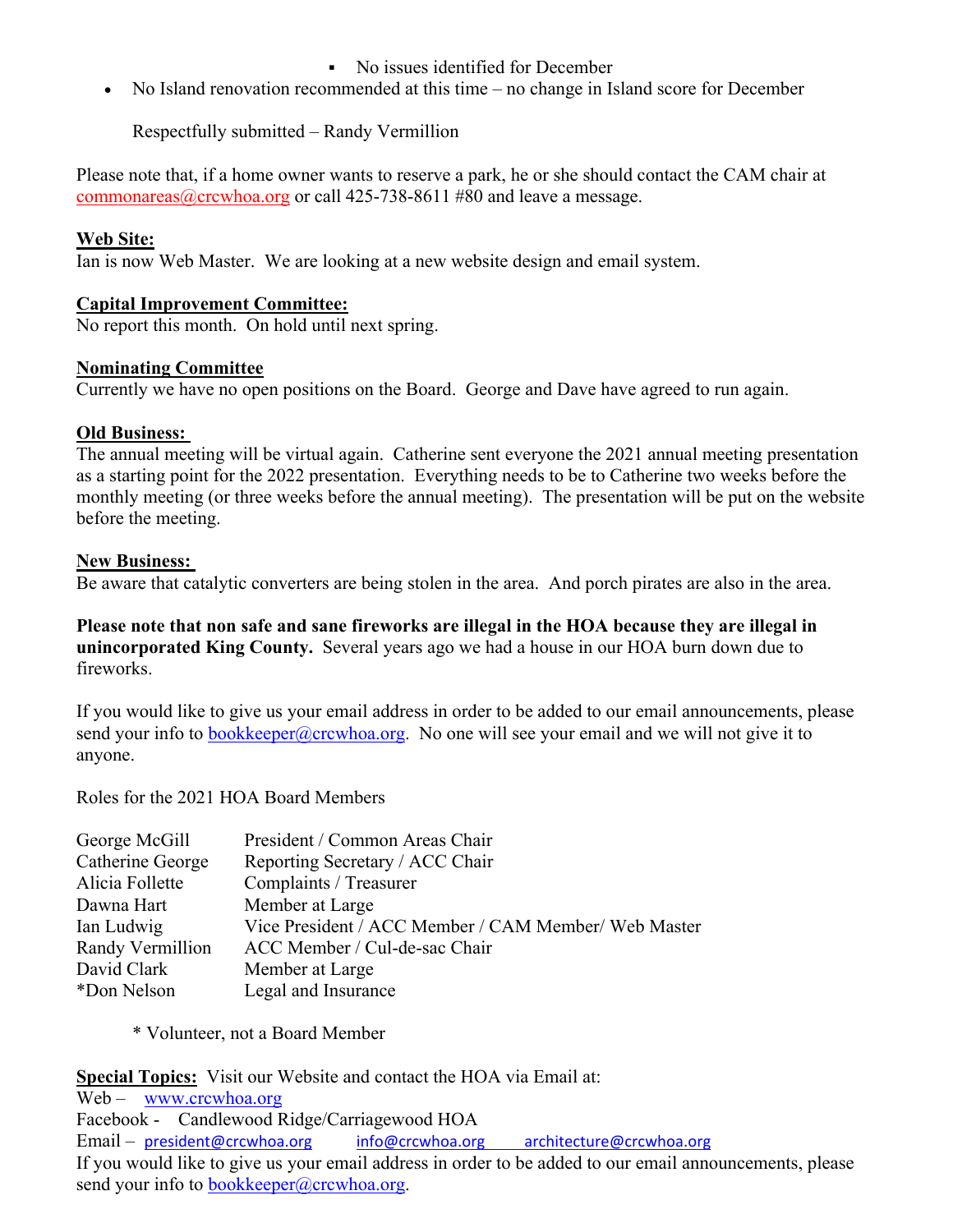#### **Executive session:**

Legal and Insurance concerns were discussed.

A motion was made to adjourn the meeting at 8:13pm.

#### **Next Board Meetings:**

- $\bullet$  January 18<sup>th</sup>, 2022
- February  $15<sup>th</sup>$ , 2022
- $\bullet$  March  $15<sup>th</sup>$ , 2022
- April  $19<sup>th</sup>$ , 2022
- May  $17^{th}$ , 2022
- June  $21^{st}$ , 2022
- $\bullet$  July 19<sup>th</sup>, 2022
- August  $16<sup>th</sup>$ , 2022
- September  $20<sup>th</sup>$ , 2022
- $\bullet$  October 18<sup>th</sup>, 2022
- November  $15<sup>th</sup>$ , 2022
- December  $20^{th}$ ,  $2022$
- $\bullet$  January 17<sup>th</sup>, 2023
- February  $21<sup>st</sup>$ , 2023
- $\bullet$  March 21st, 2023
- April  $18^{th}$ , 2023
- May  $16^{th}$ , 2023
- June 20<sup>th</sup>, 2023
- $-$  July 18<sup>th</sup>, 2023
- August  $15<sup>th</sup>$ , 2023
- September  $19<sup>th</sup>$ , 2023
- October  $17<sup>th</sup>$ , 2023
- November  $21<sup>st</sup>$ , 2023
- December  $19<sup>th</sup>$ , 2023

#### **Annual Meeting:**

• January  $25<sup>th</sup>$ ,  $2022$  7:00 at Fairwood Community United Methodist Church For the duration of the current coronavirus emergency it will be held via telephone. All Homeowners are welcome to attend. Please contact the president of the board for connection instructions at president@crcwhoa.org

Monthly board meetings are usually held at **7:00 pm.** at the Sheriff's Office, Big Lot's Shopping Center on the third Tuesday of the month. However, for the duration of the current coronavirus emergency they will be held via telephone. All Homeowners are welcome to attend. Please contact the president of the board for connection instructions at president@crcwhoa.org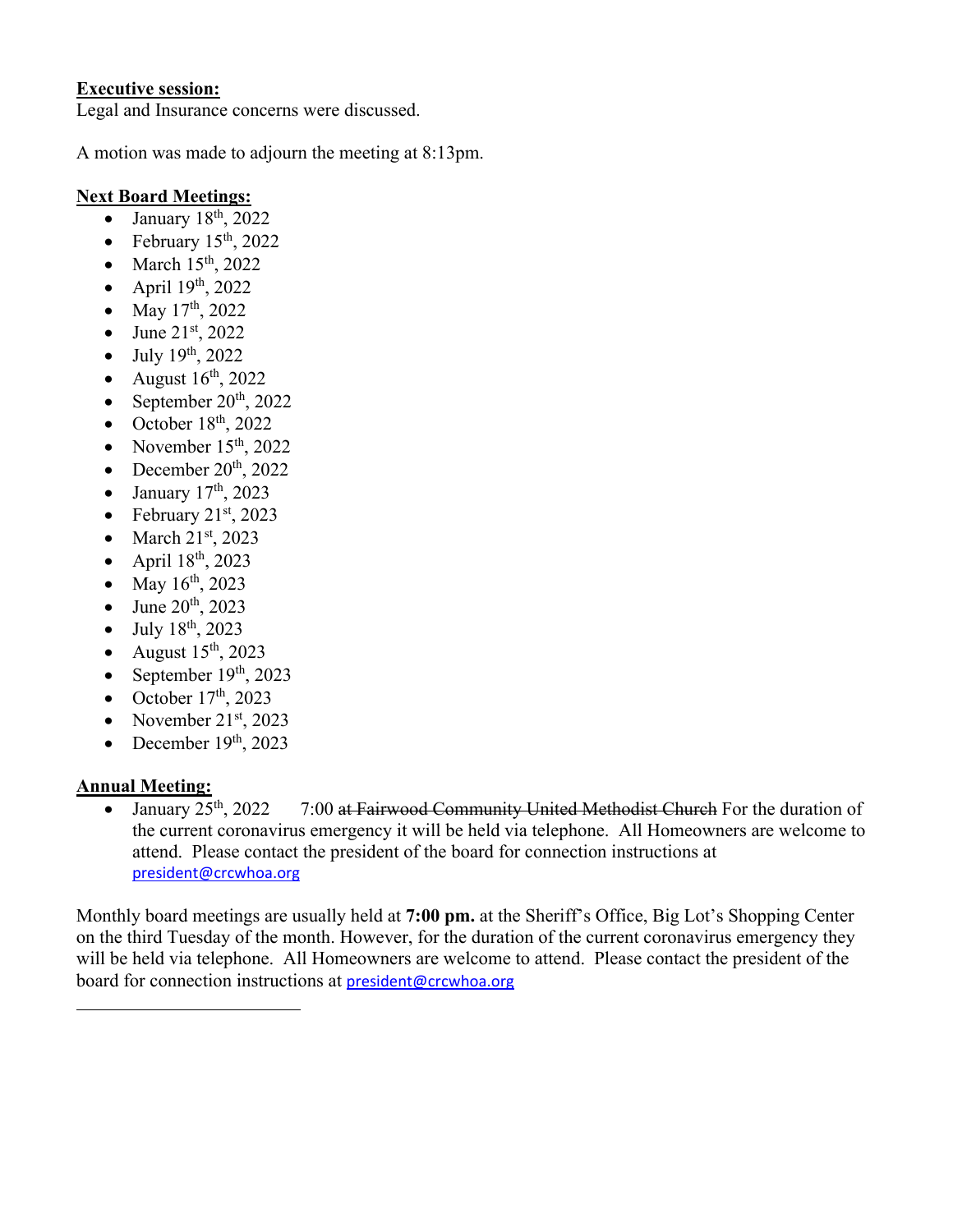